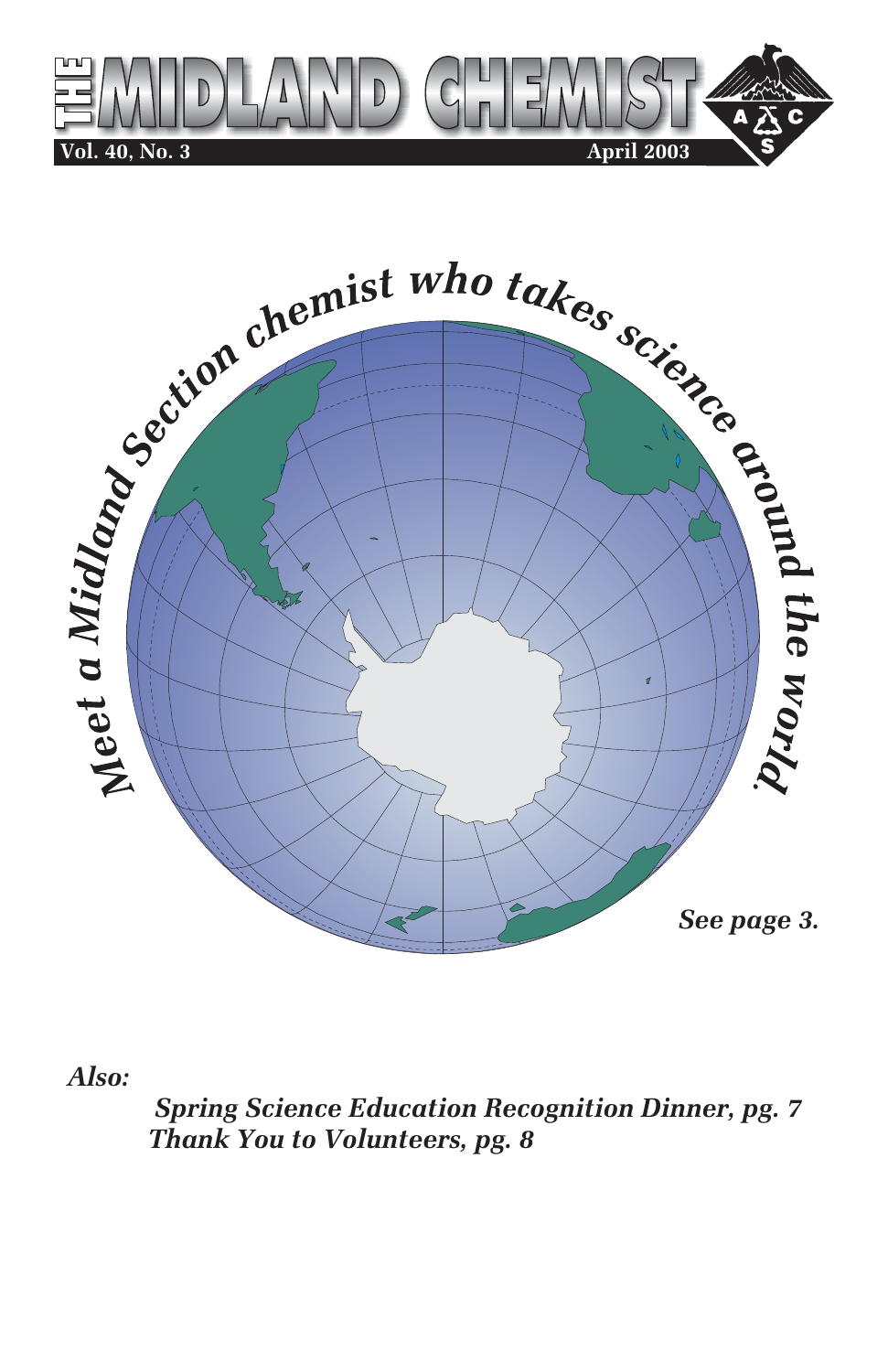

Volume 40, Number 3 April 2003

### *In This Issue ...*

| People Profiles: Melissa Strait: Small Town College Professor |  |
|---------------------------------------------------------------|--|
|                                                               |  |
|                                                               |  |
|                                                               |  |
|                                                               |  |
|                                                               |  |
|                                                               |  |
|                                                               |  |
|                                                               |  |
|                                                               |  |
|                                                               |  |
|                                                               |  |
|                                                               |  |
| Important Dates on the ACS Midland Section Calendar  14       |  |
|                                                               |  |

*The Midland Chemist* is published eight times a year by the Midland Section of the American Chemical Society.

American Chemical Society Midland Section PO Box 2695 Midland, MI 48641-2695 http://membership.acs.org/M/Midl

#### *Volunteer Staff*

|                                     | 989-832-7485 |
|-------------------------------------|--------------|
| ann.birch@editech-mi.com            |              |
|                                     |              |
| Angelo Cassar  Photographer, writer |              |
| Kristine Danowski  Writer           |              |
|                                     |              |
|                                     |              |
| James R. Birch  Design, layout      |              |

Please submit all articles and photographs to the editor, Ann Birch. Instructions for article submission are on the Midland Section web site, as is contact information for other staff members. Authors can also contact Ann directly with any questions.

Neither *The Midland Chemist*, nor the Midland Section, nor the American Chemical Society assumes any responsibility for the statements and opinions advanced by contributors of or to *The Midland Chemist*.

© Copyright 2003 Midland Section of the American Chemical Society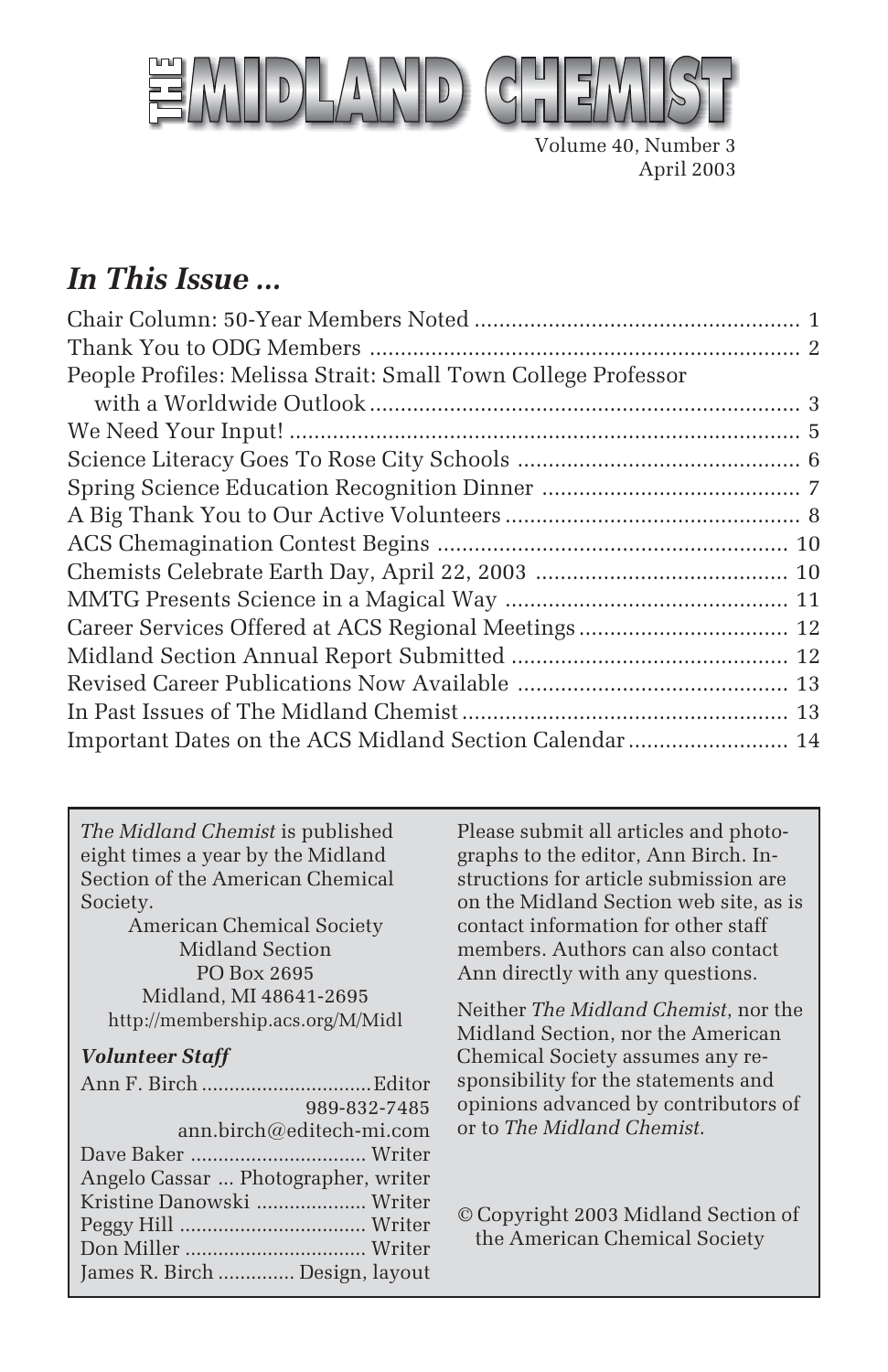### *Chair Column*

### **50-Year Members Noted**

At our last Fall Scientific Meeting we honored<br>eleven Midland Section 50-year members but had no additional information regarding three of these honorees to include in the December *Midland Chemist* article devoted to them. I felt bad about this because I know two of these fine chemists, and I would like to pay tribute to them here.

**Loren Haluska** is one of Dow Corning's most prolific contributors to its patent portfolio. He is known to the current generation for his research in electronics materials, but I first knew him for his seminal contributions to silicone-polyether copolymers used in the stabilization of polyure-



Mike Owen, Chair ACS Midland Section

thane foam. My first assignment in the silicone industry at Midland Silicones in Barry, Wales, in 1965 was to determine the mechanism by which these copolymers created by Loren operated.

**Nick Angelotti** was a mainstay of the Dow Corning Analytical Department for many years. He was the consummate "reverse-engineer"; the best in the business in my opinion. If you had an unknown material there was no question in my mind who you would take it to for enlightenment.

I do not know the other honoree, **Frank Scheidt**, but I understand he was a long-time member of the E.C. Britton lab at Dow, specializing in photolysis. I extend my hearty congratulations to all our 50-year members.

By the time you read this, the  $225<sup>th</sup>$  National Meeting at New Orleans will already be history. I hope as many of you as possible were able to participate, although I know travel has been strictly curtailed for many of you at the present time. You might find it easier to attend one of the closer regional meetings this year. The Central Regional Meeting is in Pittsburgh, October 19–22, and the Great Lakes Regional Meeting is in Chicago, June 1–3. They offer a more "manageable" alternative to the national meetings, and I encourage you to attend and participate. ACS regional meetings have been with us since 1908 and are organized by volunteers in the local sections. This will soon have a big impact on us because we have committed the Midland Section to host the 2006 Central Regional Meeting. It is not too soon to begin identifying lead volunteers for this exciting event. Indeed, I have made it one of my personal goals to identify two co-chairs for the meeting. Please get in touch with me if you have an interest.

Another important event is our annual Spring Science Education Recognition Dinner on May 1, when we recognize outstanding teachers, stu-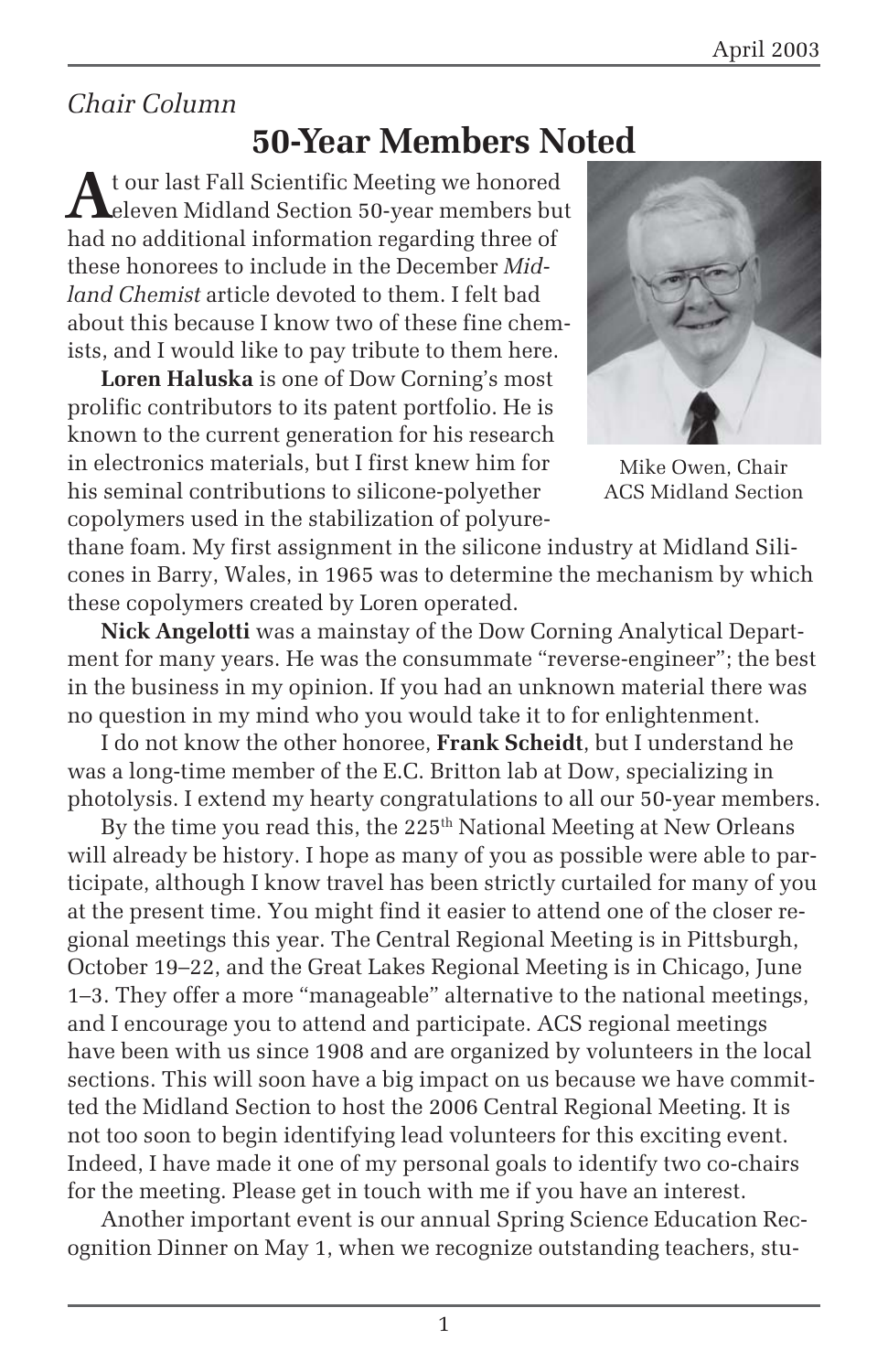### *The Midland Chemist*

dents, and science education volunteers in our area. I believe this is the twelfth year that we have had such a gathering. Details are given elsewhere in this issue of *The Midland Chemist*, but here I should like to express my appreciation for the fine efforts of the members of our Awards Committee who make this event possible. I am constantly impressed by the dedication of our volunteers and so grateful for the time and effort they contribute to us. My compliments to Petar Dvornic (Chair), Mike Ferritto, Steve Kaganove, Steve Keinath, Britt Lundberg, Wendy Mallory, Wendy Matthews, Deb Mendrick, Randi Merrington, Paul Popa, Dawn Right, and Pam Slavings.

Mike Owen

### **Thank You to ODG Members**

*By Wendell L. Dilling*

Integral would like to thank the organic chemists who recently agreed to donate<br>the \$3527.05 remaining in the Midland Organic Discussion Group the \$3527.05 remaining in the Midland Organic Discussion Group (ODG) treasury to the Midland Section ACS Endowed Scholarship Fund. These chemists, Gary Buske, Clark Cummins, Mark Emonds, Duane Romer, Ian Tomlinson, and myself, constituted a majority of the members of ODG when it disbanded in 1999. The ODG treasury was built up from dues paid by the many organic chemists who were members of ODG since its founding in 1957.

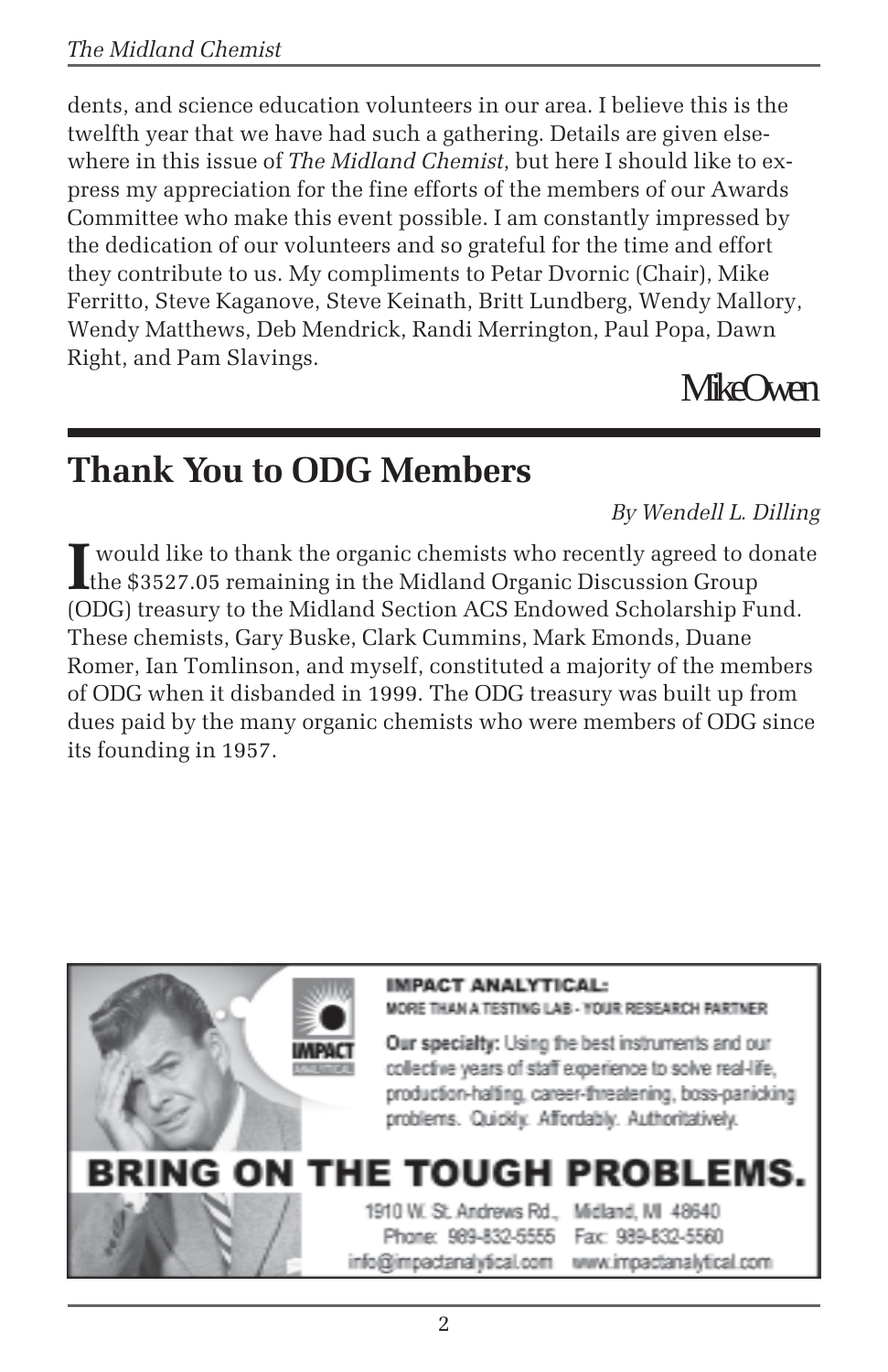### *People Profiles* **Melissa Strait: Small-town College Professor with a Worldwide Outlook**

*By Peggy Hill*

**Her** name may be Strait, but she's been around. Boy, has she been around! Name a country off the top of your head, and Melissa Strait will probably tell you that she's been there. This Alma College professor has successfully mixed her scientific interests and aspirations with a love of travel, giving her opportunities to visit exotic places that most of us only fantasize about.

When you talk to Melissa about her travels, it's hard to know where to start—Finland? Italy? Egypt? Uzbekistan? Antarctica? Whoa! Not many people I know have been to Antarctica. Melissa lived on that chilly continent for six weeks during a sabbatical in 2000-01. She worked as part of a National Science Foundation project that has been ongoing for 30 years to collect meteorites for extraterrestrial site characterization/ classification analysis.



*Melissa Strait's home away from home in Antarctica. The boxes contain food and other provisions (not to mention knitting yarn).*

Melissa started on her space rock interests years ago while pursuing doctoral work characterizing meteorites with the goal of trying to establish their parent planet origin using signature chemical composition and geological structure. Since her Ph.D. days, she has collaborated with other meteorite researchers in doing high-resolution, scanning electron microscopic analysis of samples from the Vatican meteorite collection. So it was like a dream-come-true for Melissa to spend part of her sabbatical freezing her buns off looking for bits of planets from outer space.

Antarctica is the best place to look for meteorites. Its white ice fields are great backdrops for the black rocks that got that way burning through our atmosphere. Every Antarctic summer, teams of six to eight meteorite hunters spend six-week rotations searching the seventh continent for rocky pieces from other planets. Melissa and her teammates lived in tents,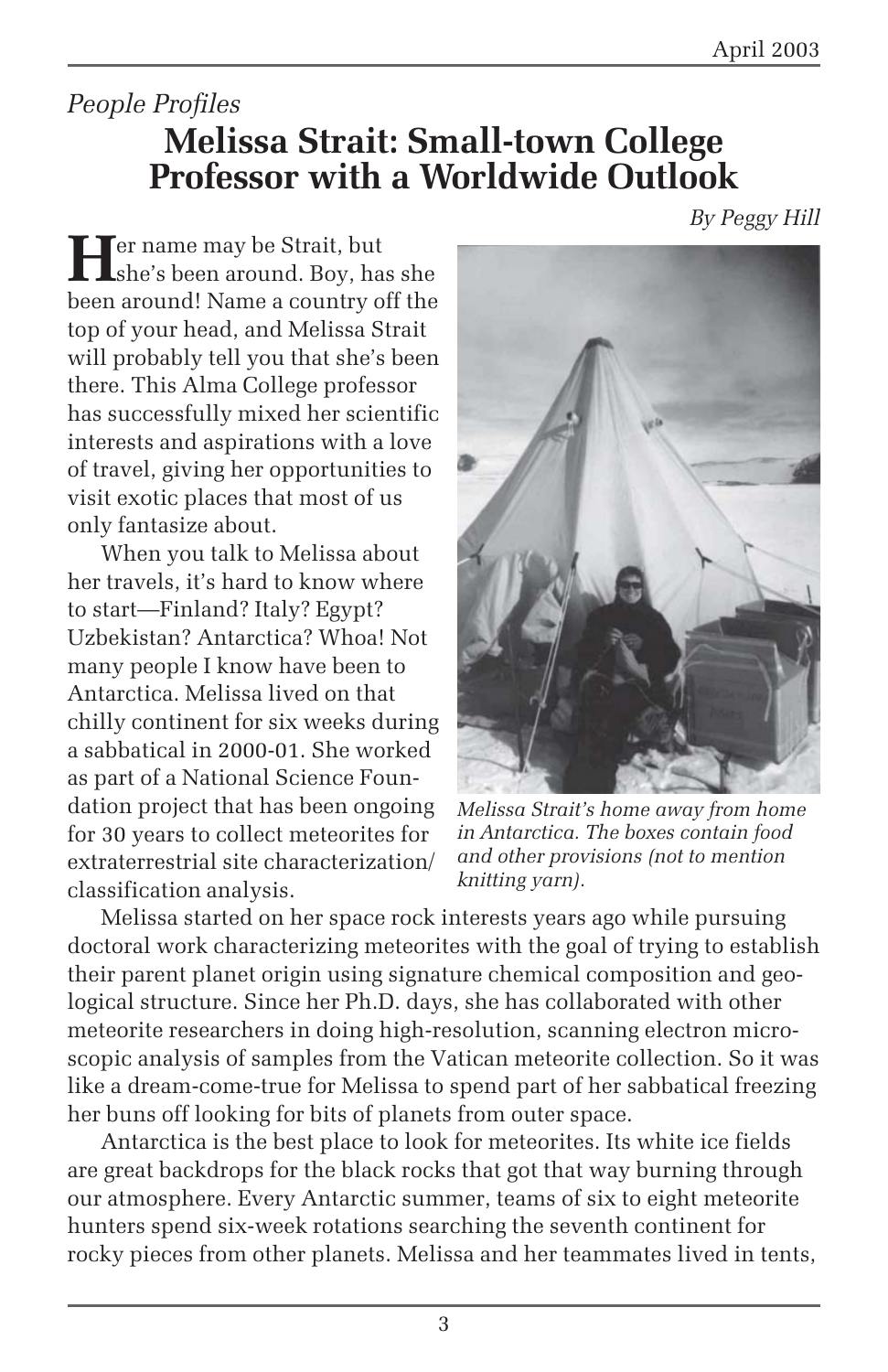#### *The Midland Chemist*

cooked over camp stoves, and zoomed around on snowmobiles during their daily forays out into the meteorite fields. Temperatures ranged from -20 to -10°C (-5 to 15°F). As Melissa put it in her naturally upbeat way, "We didn't have to worry about food storage—we just set our supplies outside of the tent and they stayed frozen!"



*Perched on a mountain in Antarctica, Melissa took a break from meteorite-hunting.*

On average the team would find about thirty meteorites a day; a bad day might produce no finds and a good day could top fifty. Altogether, their six-week effort netted about 750 meteorites that were sent back to the Antarctic Meteorite Curation Facility at NASA's Johnson Space Center in Houston. There, they were catalogued and classified and will eventually be characterized through chemical and structural analyses.

As much as she relishes icy experiences like her South Pole adventure, Melissa also likes to spend time in hot climates. For several years she has led groups of ten to fifteen Alma College students on four-week trips to Cairo, Egypt, during the college's May term. Aside from her meteorite work, analytical environmental projects take up Melissa's research time. The Egypt trip provides an ideal case study approach for her course, which combines environmental policy, methods for industrial pollution monitoring, and excellent industrial examples of both compliance and noncompliance. She and her students interface with the Tabbin Institute for Metallurgical Studies in Cairo, which, despite the implications of its name, is heavily involved with environmental assessment work. Oh, and she doesn't mind touring the antiquities in the off-hours.

Well, we've covered Antarctica and Egypt. With all the countries Melissa has visited, it would take another thirty paragraphs to give you a real sense of her traveling experiences. Suffice it to say that Melissa can tell you about a variety of places in six of seven continents. The continent yet to receive this world traveler? South America. But Melissa has that covered—the 2004 meeting of the Meteoritical Society will be held in Rio de Janeiro, Brazil.

When not traveling, Melissa enjoys her adopted hometown of Alma

4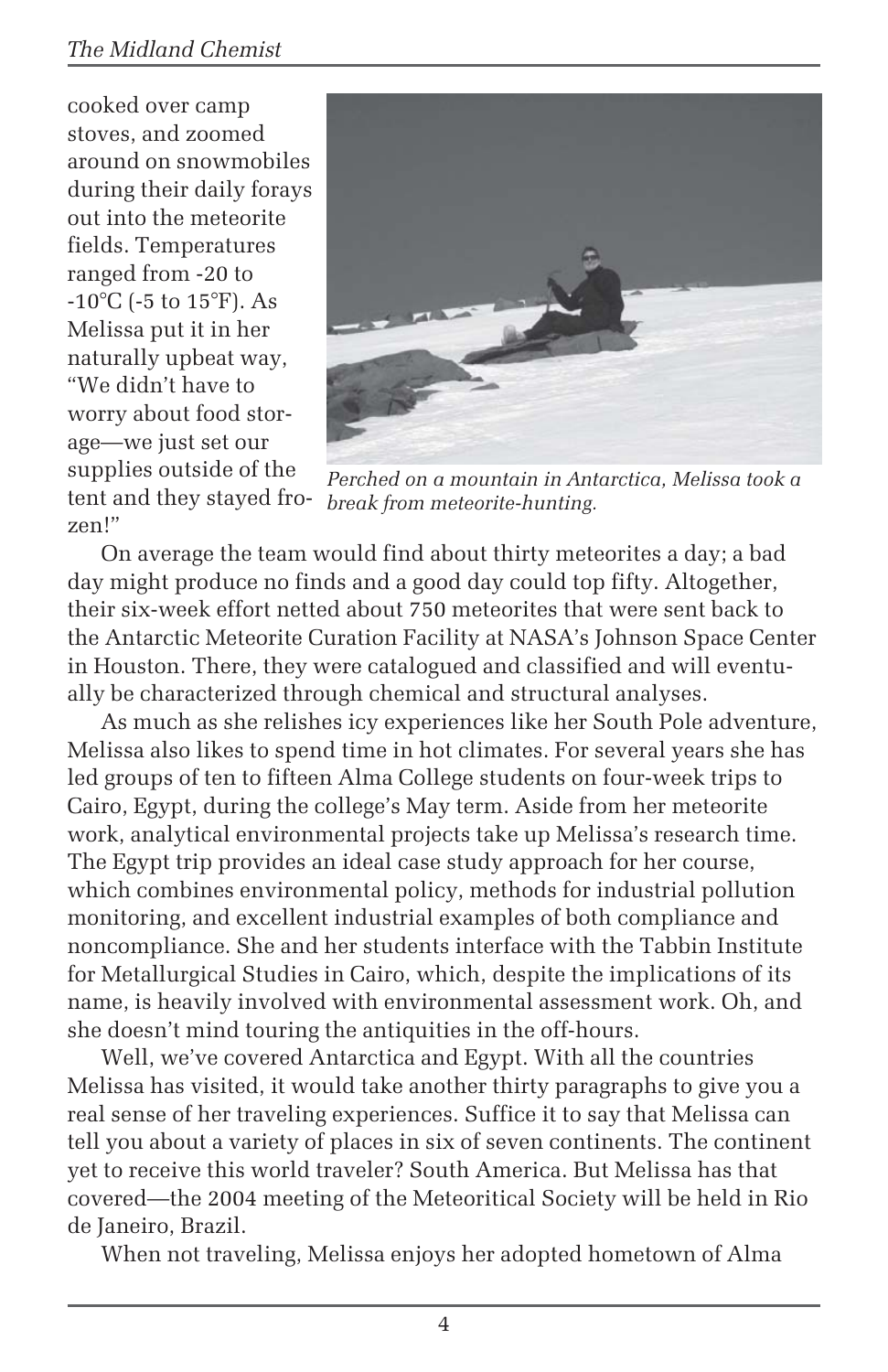and the Alma College community. Busy with teaching and research, she still finds time to mentor the ACS student affiliate group at the college and has developed a widely recognized service learning program that enables students to serve public needs in environmental sampling, analysis, and reporting. As testimony to the impact of her work, she recently shared the 2002 Michigan Campus Compact Faculty/Staff Community Service Learning award with another Alma College faculty member. She has been an ACS member since 1982.

Melissa is very open to sharing her experiences. Anyone interested in contacting her about giving a talk on her Antarctic adventure to school or civic groups is welcome to do so—she'll be more than happy to come around. Melissa Strait's e-mail address is straitm@alma.edu.

## **We Need Your Input!**

*By Ann Birch*

**T***he Midland Chemist* is seeking input from members on two items. We are initiating two new series of articles. One series will be "People Profiles," by Peggy Hill, highlighting chemists in the Section five-county area who stand out from the crowd for their contributions to science, contributions to society, or for other unusual attributes. The other series will be "Careers for Chemists," by Don Miller, highlighting chemists who use their degrees in unusual ways and have unusual careers related to chemistry. Subjects for this series are not confined to the Section area. One of the purposes of this series is to inform Section members of opportunities that might exist outside conventional chemistry careers.

If you have ideas for subjects for either of these series, please contact Peggy Hill (m.hill@chartermi.net, 989-463-6467) for "People Profiles" or Don Miller (donmiller@tm.net, 989-832-8270) for "Careers for Chemists."

#### *We're responsible . . .*

In 1988, the American Chemistry Council (ACC) launched Responsible Care® to respond to public concerns about the manufacture and use of Chemicals. Through this initiative, Dow Corning Corporation and other ACC members and partners are committed to continually improving our responsible management of chemicals.

We're responsible because we care.

#### **DOW CORNING**



© 2001 Dow Corning Corporation. *Dow Corning* is a registered trademark<br>of Dow Corning Corporation. *Responsible Care* is a registered service mark<br>of the American Chemistry Council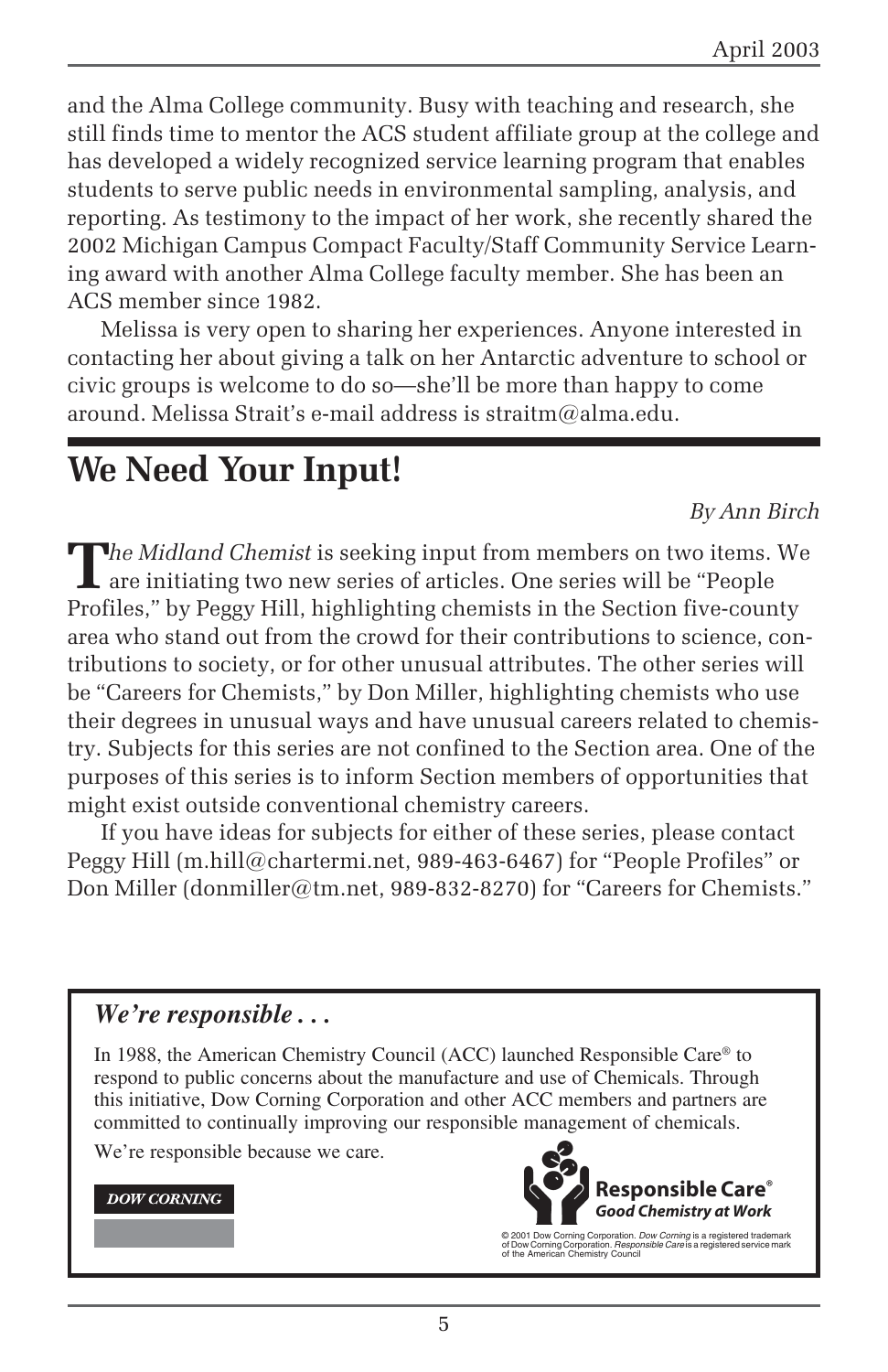# **Science Literacy Goes To Rose City Schools**

### *By John Blizzard*

**D**oug Grezeszak, Ogemaw Heights High School chemistry teacher, arranged with the Midland Section Project Literacy group to help bring science to life in the classrooms at Rose City elementary and middle schools. Doug arranged for eighteen of his advanced placement chemistry and physics students to present science experiments to the entire Rose City school system. These students were also the ones that had presented science experiments to the public in West Branch, Michigan, during National Chemistry Week. After training by Marvin Tegen and John Blizzard, these students demonstrated five experiments for the schools. The experiments included:

- 
- 
- Secret messages on paper "Squiddy" the pet cartisian diver
- *•* Paper chromatography *•* Surface tension pennies
- *•* Bernoulli bag races

Each class was brought into a room where they were divided into smaller groups for the presentations. After they completed the hands-on demonstrations, they received popcorn and a science bag. Each bag contained a number of editions of the ACS publication *Wonder Science*, National City bank pencils, and a science gift. Ms. Karen Blizzard, National City bank manager, stressed that "National City Bank was again pleased to partner with the Midland Section of the American Chemical Society in bringing science to this under-represented area. National City Bank is committed to serving the community in which we have local branches. Partnering with the American Chemical Society is one way in which we can serve these communities." She and Ms. Karen Noel spent the day volunteering to pop popcorn and put the bags together for each student. During the day-long event, 391 students were brought in to view the experiments by 22 teachers. This was the entire Rose City student body from kindergarten to eighth grade.

Ms. Bib Trudell, fifth-grade teacher at Rose City, commented, "Thanks for providing our students at Rose City elementary and middle school with a great science experience. I am constantly hearing from staff members about how they are using the information in their classes."

Although Marvin and John were there to "assist" the high school students, the scientific principles and explanations were performed by the high school students. Not only does this reinforce the students' understanding of the science concepts, it also places them in a position of mentoring and enhances scientific presentation skills. According to Doug Grezeszak, "This is a project the students will remember for their entire life, whether they pursue a career in science or not."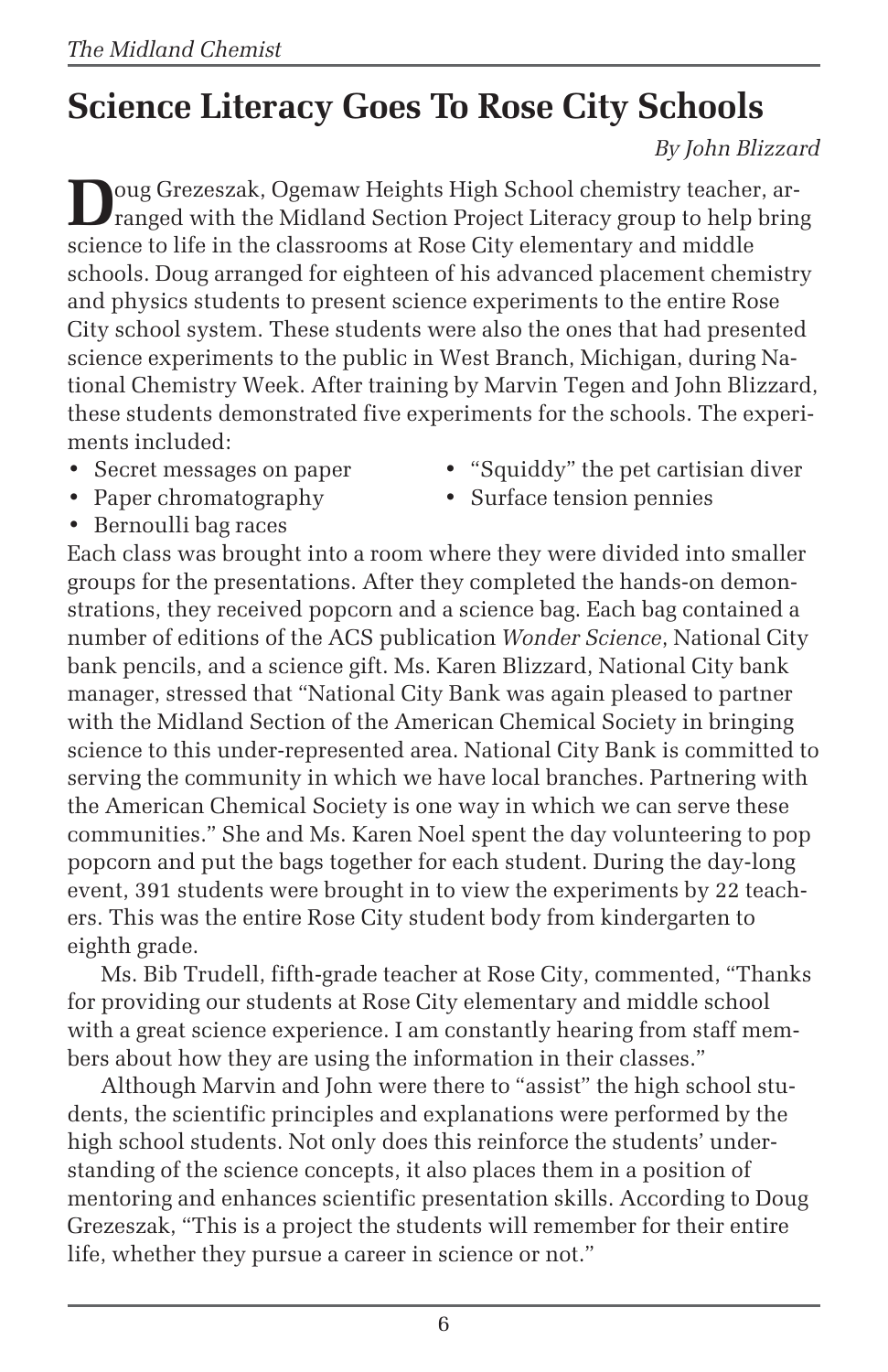## **Spring Science Education Recognition Dinner**

Thursday, May 1, 2003 6:00 p.m. to 9:00 p.m. 47 Building Cafeteria, The Dow Chemical Company Midland, Michigan Program: 6:00 p.m. Reception 6:30 p.m. Buffet Dinner 7:30 p.m. Awards Presentations

**T**eachers and students will be recognized for their outstanding achievements in science education at this twelfth annual event.

The cost of the dinner is \$15.00 per person and includes appetizers, dinner, dessert, and beverage. Please respond by mail using the form be-

low. Your dinner reservation request must be received by April 21, 2003. You may also register by email  $(d$ vornic $@$ mmi.org) and pay at the door. This event is sponsored by the Midland Section of the American Chemical Society and underwritten by grants from The Dow Chemical Company and Dow Corning Corporation. For



further information, contact Petar Dvornic at (989) 832-5555, ext. 550.

To reserve a place at the 2003 Spring Science Education Recognition Dinner, return this form with payment by **April 21, 2003,** to Petar Dvornic, Michigan Molecular Institute, 1910 W. St. Andrews Road, Midland, MI 48640-2696

| Affiliation: |                 |  |  |
|--------------|-----------------|--|--|
|              |                 |  |  |
| Phone/Email: | ACS member? Y N |  |  |

Enclose payment of \$15.00 per person. Checks should be payable to "Midland Section ACS"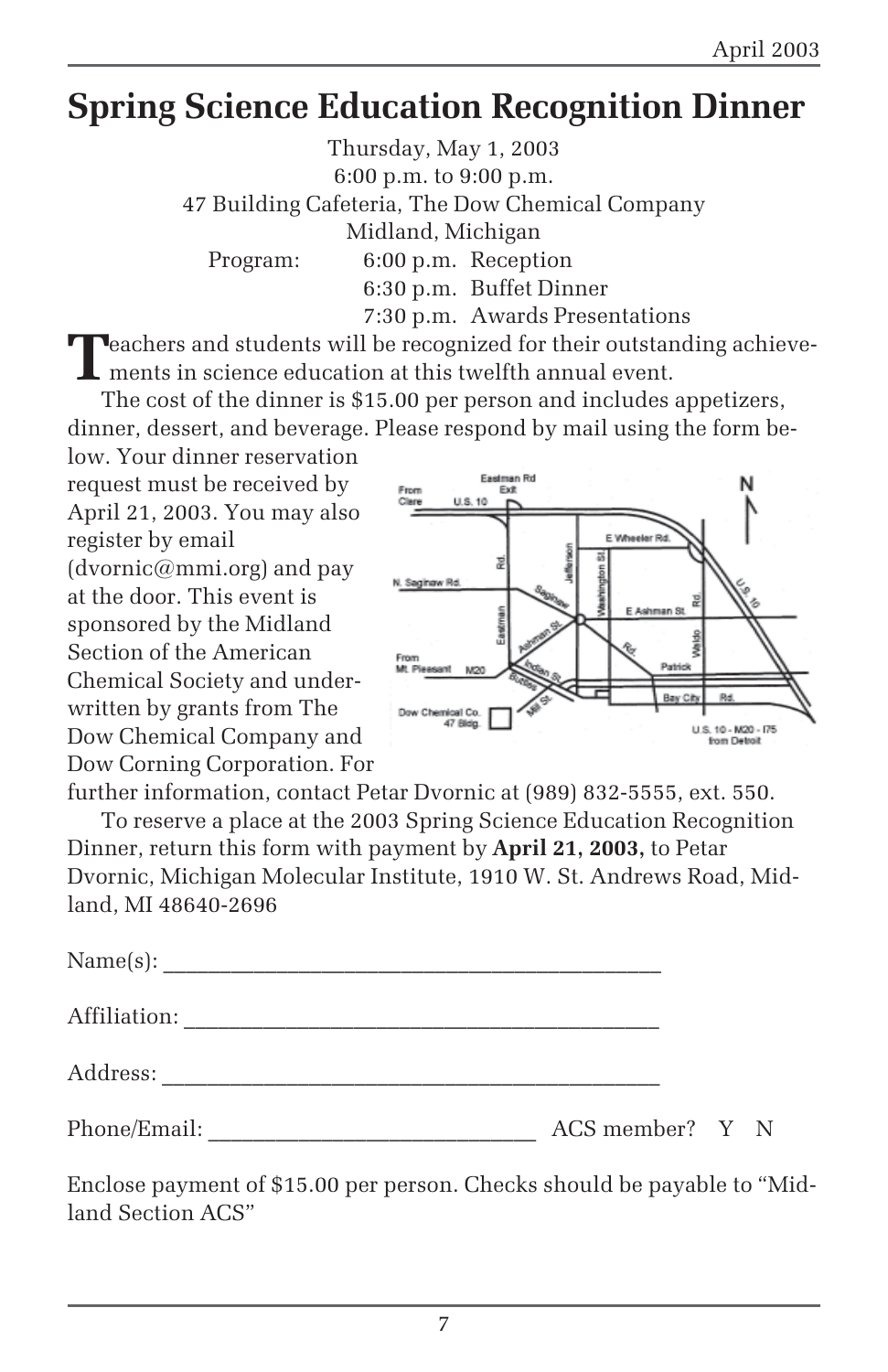# **A Big Thank You to Our Active Volunteers**

*By Mike Owen*

**O**ne thing you can be sure of in this uncertain world, once you start naming names you will omit ones that ought to be there, and you are also bound to misspell some. However, this is no reason not to acknowledge the great contributions of our active volunteers. When I wrote a call for volunteers article last year in *The Midland Chemist,* I said there were not enough members of this dedicated group who make our Section so successful. This is true in the sense that a few of our committees are understaffed, but it is misleading in its implication that we don't have much active participation among members. I estimate close to 120 members are active in our various committees (close to 15% of our membership), and I would like to thank them sincerely for their tremendous contribution.

Please note the many "multi-hatted" talented individuals we have. Several people are on four or five committees; the only volunteer contributing to six committees seems to be Angelo Cassar, but I've probably missed someone else. Please let me know. We have volunteers who aren't even ACS members, including a few spouses. (I strongly approve; I enjoyed being a registered Girl Scout when my wife was much involved in that organization.)

The most critically understaffed committee is the Career Services and Professional Relations committee. This is an important activity, particularly in the current difficult economic climate. I hesitate to ask any of the good folks listed here to do more—please let me know if you can help us with this important matter. Again, I know there must be mistakes and omissions in this list. I await your corrections and will include them in future Chair columns. Thank you all so very much.

*Note: The superscripts refer to specific committees. 1 is Sci-Fest, 2 is Minority Affairs, 3 is Younger Chemists, 4 is National Chemistry Week, 5 is MMTG, 6 is The Midland Chemist, 7 is Board members, 8 is Long Range Planning, 9 is Publicity, 10 is Program, 11 is Historian, 12 is Corporate Agent, 13 is Kids and Chemistry, 14 is Auditor, 15 is Awards, 16 is Fall Scientific Meeting, 17 is Technical Society Interface, 18 is Nominations and Elections, 19 is Government Affairs, 20 is Project SEED, 21 is National ACS committees, 22 is Chemistry Olympiad, 23 is Career Services and Professional Relations, 24 is Explorers Post, 25 is Membership Growth and Retention, 26 is Science Promotions, 27 is Web Site.*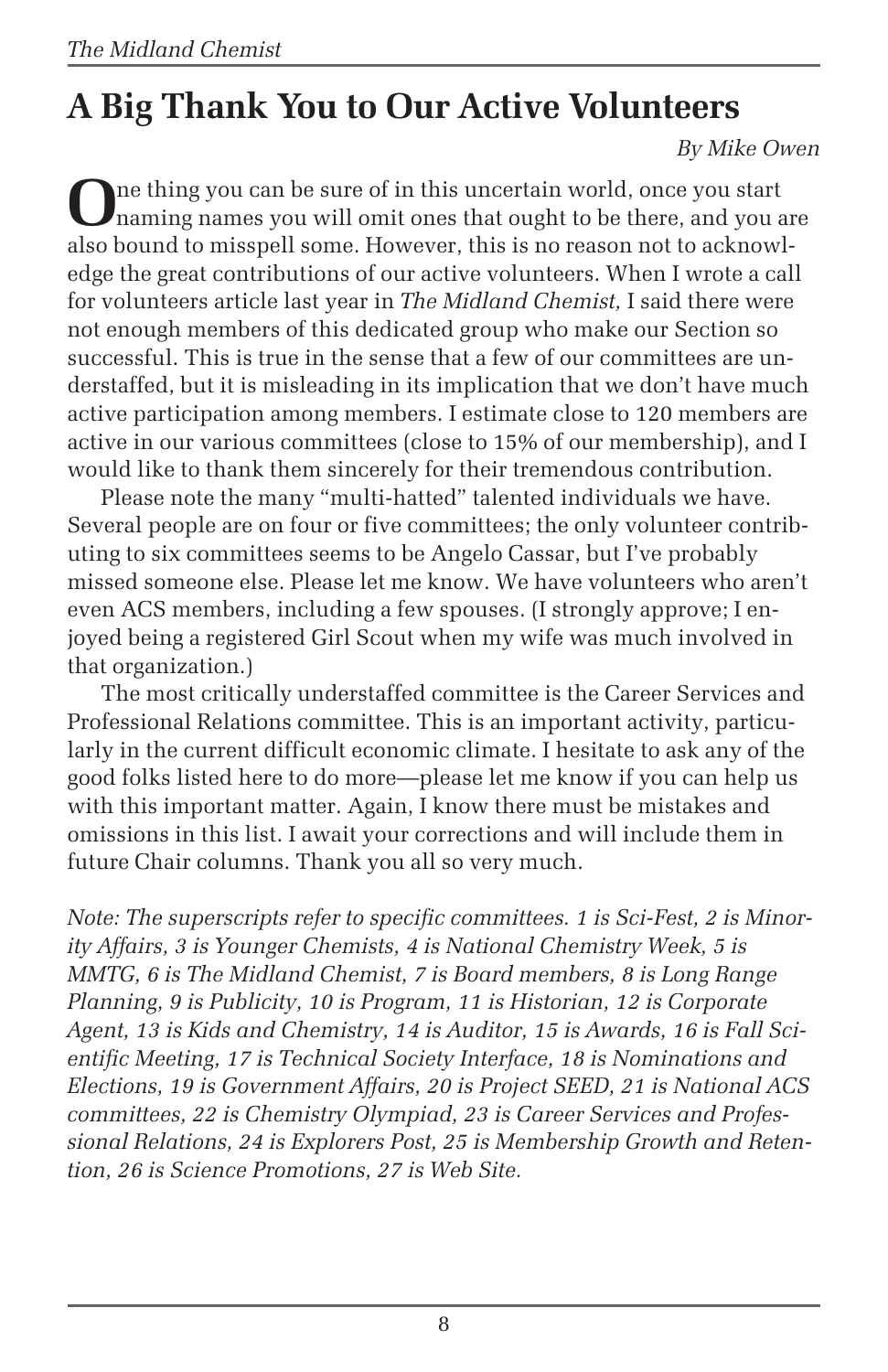### **Midland Section Volunteers**

Harry Fowler<sup>4</sup> Dave Mitchell<sup>16,27</sup>

Brian Aldrich<sup>1</sup> Stephanie Gabelnick<sup>3,16</sup> Karen Moore<sup>4</sup> Phyllis Anderson<sup>1</sup> Mike Garlick<sup>1</sup> Connie Murphy<sup>7,21,25</sup> Stephanie Anderson<sup>1</sup> Danielle Gingerich<sup>16</sup> Lena Nguyen<sup>3</sup> Victor Atiemo-Obeng<sup>2</sup> Cesar Gonzales<sup>2</sup> Gerald Nowaczyk<sup>1</sup> Debbie Bailey<sup>1,4,5</sup> Bob Howell<sup>7,18,19</sup> Mike Owen<sup>7,18</sup> Dave Baker<sup>6</sup> Peggy Hill<sup>2,6,9,20</sup> Sandra Parker<sup>2</sup> Shari de Beauclair<sup>2</sup> Todd Hogan<sup>4</sup> Cynthia Peck<sup>1</sup> Deb Bergstein<sup>2</sup> Charles Infante<sup>2</sup> Sue Perz<sup>1,5</sup> Deb Bergstrom<sup>7</sup> Anton Jensen<sup>10</sup> Bill Pike<sup>14</sup> Amy Betz<sup>1,5</sup> Mike Johnson<sup>3</sup> Paul Popa<sup>4,15</sup> Doug Beyer<sup>7,16</sup> Steve Kaganove<sup>15</sup> Joe Powers<sup>4</sup> Stacey Beyer<sup>3</sup> Dave Karpovich<sup>16,20</sup> Sara Ratcliff<sup>24</sup> Ann Birch<sup>6,7</sup> Mindy Keefe<sup>16</sup> Dawn Right<sup>15</sup> James Birch<sup>6</sup> Steve Keinath<sup>7,18</sup> Gene Rose<sup>16</sup> Dana Bitzer<sup>1</sup> Justin Keyes<sup>2</sup> Barbara Roth<sup>4</sup> John Blizzard4 Gretchen Kohl1,4,7,9,18 Chuck Roth4 Vickie Blizzard<sup>1,4</sup> Bob Kohman<sup>11</sup> Walt Rupprecht<sup>13</sup> Steve Booth<sup>16</sup> Gary Kozerski 3,7,18 Joan Sabourin<sup>1,2,4,7,9</sup> Carrie Briggs<sup>16</sup> Sarah Kushon<sup>5</sup> Richard Skochdopole<sup>4,13</sup> Beth Cork<sup>16</sup> Kermit Kwan<sup>18</sup> Sara Shinavar<sup>1</sup> Pat Cannady<sup>7,8</sup> Tom Lane<sup>21</sup> Alisa Silvernale<sup>16</sup> Angelo Cassar<sup>1,4,6,7,9,16</sup> Dale LeCaptain<sup>3,16</sup> Pam Slavings<sup>1,3,5,15</sup> Joe Ceraso7,10 Buford Lemon3,16 Art Smith7,18 Keith Connerly<sup>2</sup> Becky Lorenz<sup>3,16</sup> Janet Smith<sup>4,5</sup> Kristine Danowski<sup>3,6</sup> Britt Lundberg<sup>15</sup> Pat Smith<sup>16</sup> Dan Dermody<sup>3,16</sup> Sharyl Majorski-Briggs<sup>7,22</sup> Sarah Snow<sup>7</sup> Wendell Dilling  $4,7,11,18$  Gina Malzjewski<sup>4</sup> Dave Stickles<sup>1,4,5,7,13</sup> Lin Dorman<sup>2,4,13</sup> Wendy Mallory<sup>1,5,15,16</sup> Wanda Stringfield<sup>2</sup> Pat Dreyfuss<sup>4,12,13</sup> Nate Malowinski<sup>5</sup> Becky Swanson<sup>1</sup> Pete Dreyfuss  $4,13,14$  Ernesto Martinez<sup>2</sup> Marv Tegen $4,26$ Tim Drier<sup>1</sup> Wendy Matthews<sup>1,4,5,15</sup> Melissa Tacev<sup>3</sup> Peter Dvornic<sup>15</sup> Margo McIvor<sup>4</sup> Dick VanEffen<sup>1</sup> George Eastland<sup>7</sup> John McMahon<sup>4</sup> Fred Vance<sup>3</sup> Shawn Feist<sup>3</sup> Merritt Meeks<sup>13</sup> Padma Varaprath<sup>13</sup> Mike Ferritto<sup>4,15</sup> Deb Mendrick<sup>15</sup> Penny Wallace<sup>1</sup> Wendy Flory<sup>3,16</sup> Randi Merrington<sup>15</sup> Jennifer Walton<sup>11</sup> Walter Foster<sup>2</sup> Don Miller<sup>4,6,13,23</sup> David Wolfe<sup>13</sup>

Kate Austin<sup>3</sup> Fldon Graham<sup>17</sup> Didem Oner-Deliomanli<sup>3,16</sup>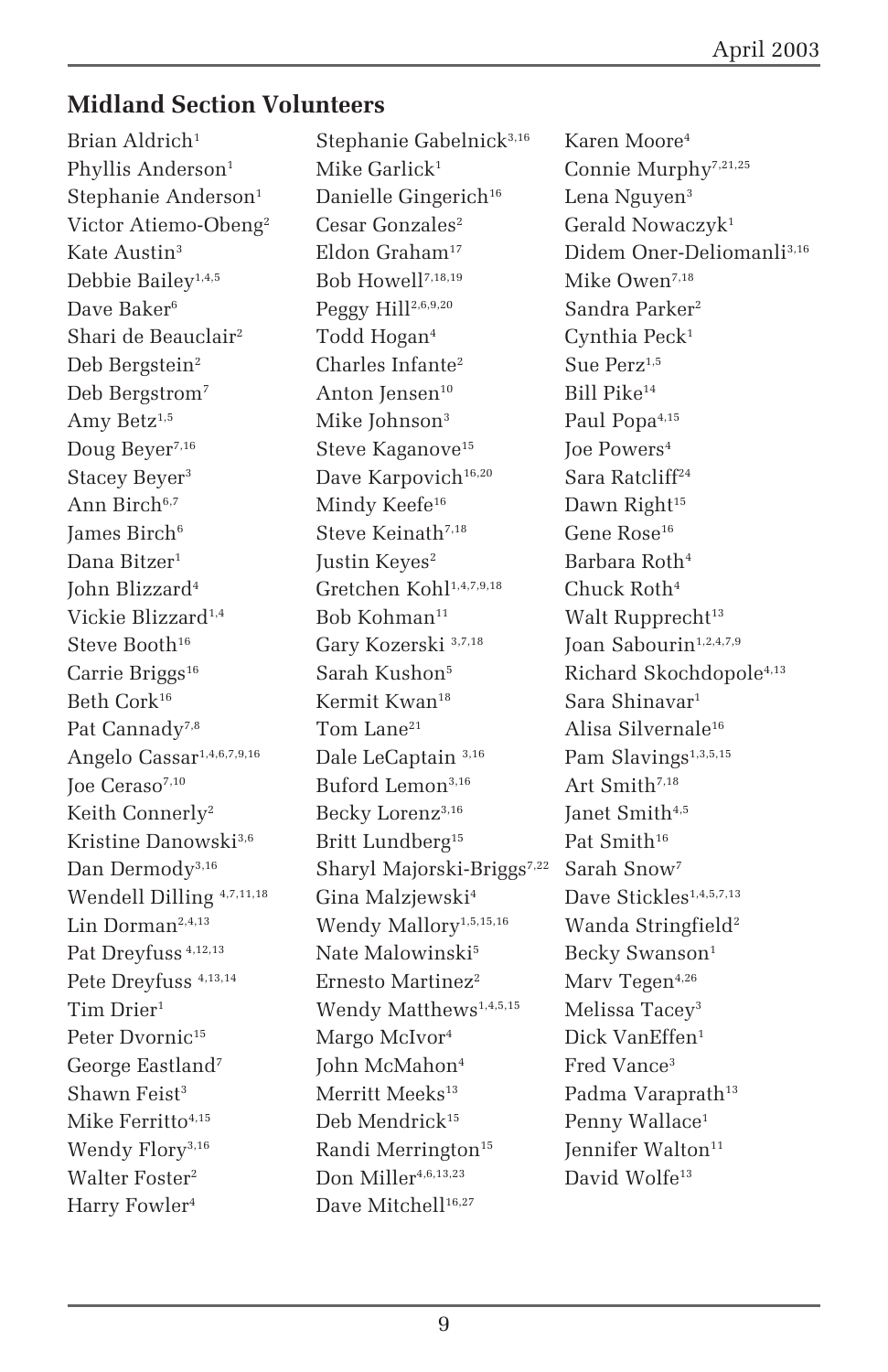# *ACS Chemagination Contest Begins*

Interested in working with students? Hoping<br>involve more teachers in section activities? Interested in working with students? Hoping to ACS is seeking people with connections to high school chemistry teachers and/or an interest in motivating high school students in the field of chemistry to be part of a Chemagination committee and to run a contest in the area.



Chemagination is a chemistry essay and poster contest for students in grades 9-12. Students look 25 years into the future and write an article that they believe could appear in *ChemMatters* magazine about an innovation or breakthrough in the field of chemistry that they think will be important in the lives of teenagers at that time. Student articles focus on one of four categories: biotechnology, medicine/health care, new materials, or transportation/environment.

For information about the contest, visit http://chemistry.org/ chemagination or e-mail chemagination@acs.org.

# **Chemists Celebrate Earth Day, April 22, 2003**

**T**he theme for "Chemists Celebrate Earth Day 2003" is *ChemisTree.* As part of the celebration, the Office of Community Activities is sponsoring a poetry competition for students in grades K–12. Students in grades 3–12 are invited to write a poem in the haiku format related to the chemistry of trees. Students in grades K–2 may use any poetic style. As the unifying event, local sections are being asked to sponsor a tree planting ceremony in their community. Hands-on activities, as well a sample press release, are available online at http://chemistry.org/earthday. For additional information, contact the ACS Office of Community Activities at 1- 800-227-5558, ext. 6078.





**For further information, contact: Barbara C. Sageman, Director of Graduate Admissions (989) 964-6096 or visit: www.svsu.edu/gradadm/**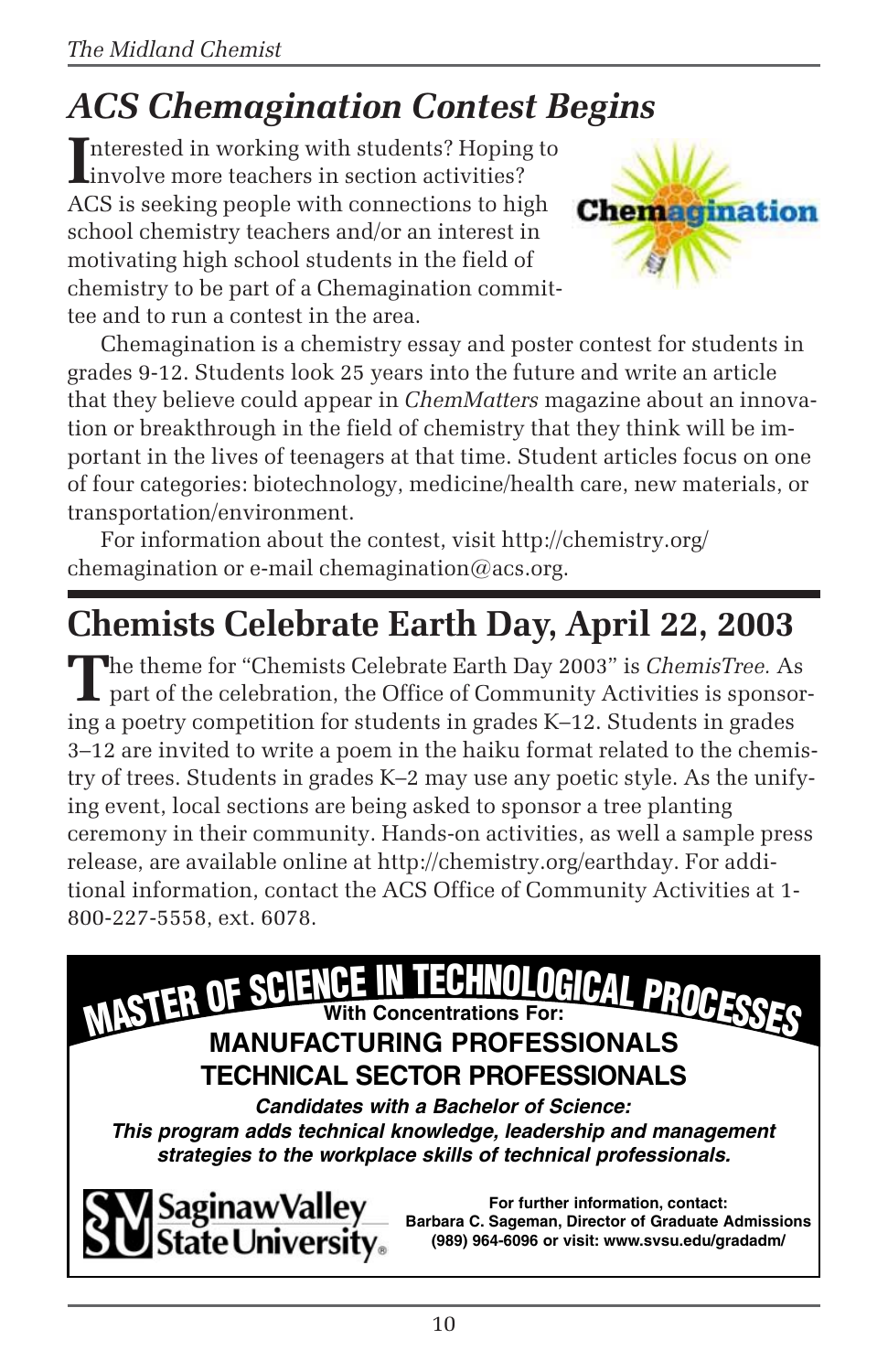## **MMTG Presents Science in a Magical Way**

#### *By Dana Bitzer*

**O**n January 30, four members of the Mid-Michigan Technician Group (MMTG) performed science demonstrations at the Clare Primary School for children in grades 1 through 4. Approximately 400 children were entertained and amazed by the wonders of science through these demonstrations.

The demonstrations provided examples of the surface tension of water, acid/base reactions, differences in types of polymers, solid-to-gas phase changes, and the Venturi effect. Each of the demos was performed as a magic trick and then explained with science. The demonstrations were very well received by teachers and students alike; the students were on their feet several times throughout the 40-minute performance.

Each teacher was given a packet containing science brochures, fish made of a hygroscopic film, and pig sponges. The brochures were sent home with the students so they could have some fun with science outside of the classroom. The other materials were for use in the classroom.

In addition, a single demonstrator did two smaller performances on February 6 at Trinity Lutheran Church in Midland and on February 19 for Girl Scout Troop #711.

MMTG would like to thank The Dow Chemical Company for donating the "Chemistry: The Enabling Science" brochures that were distributed to the students; Jim Steinbrunner of Superabsorbing Polymers TS&D of The Dow Chemical Company for donating the superabsorbant polymer that was used in the demonstrations; Cynthia Peck of Delta College for donating her time and multiple supplies for the demonstrations; and demonstrators' department supervisors for donating various supplies and supporting the demonstrators in their quest to bring science to children in a magical way.



Living. Improved daily.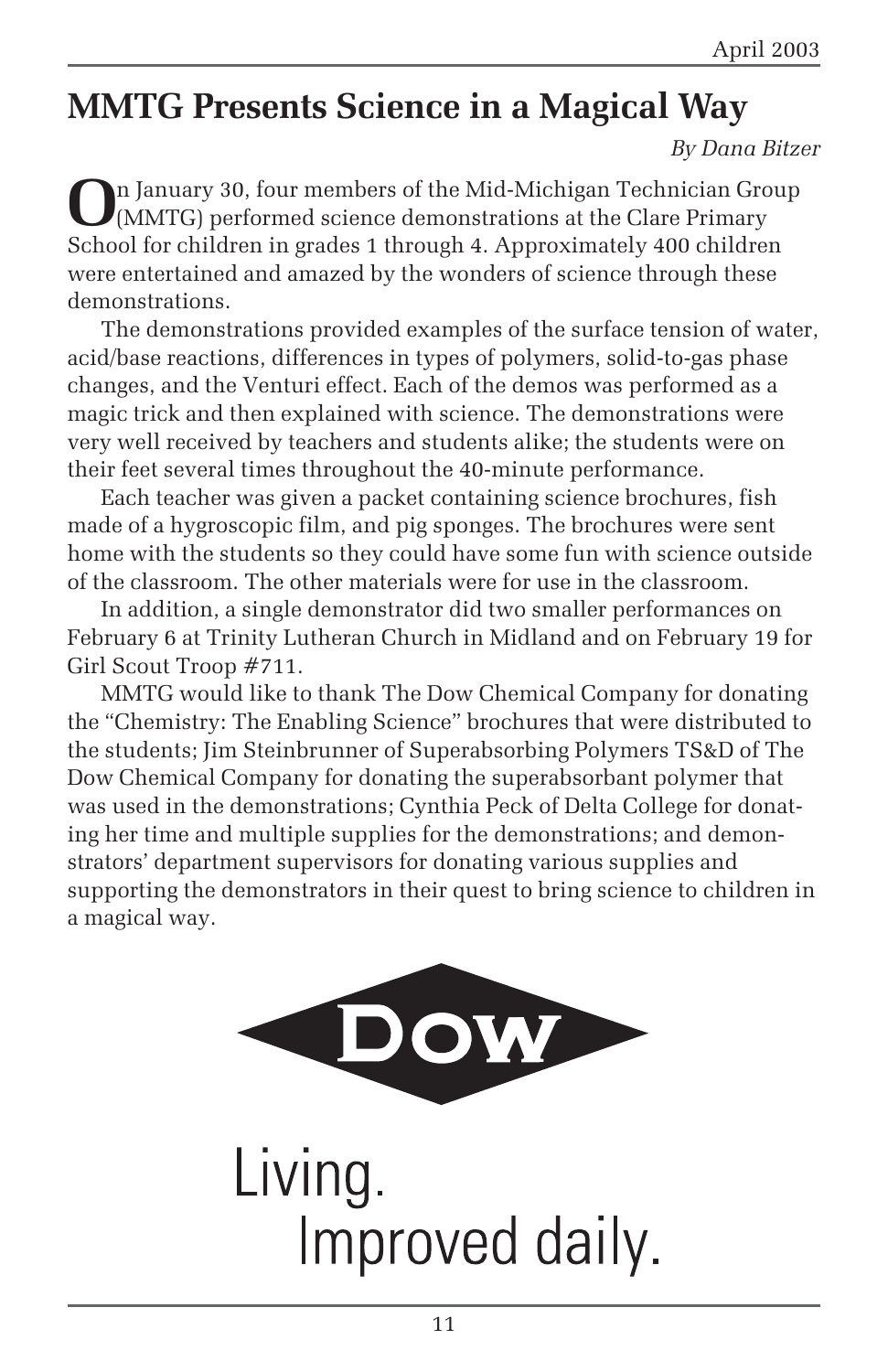## **Career Services Offered at ACS Regional Meetings**

*From National ACS*

**V**isit the Career Resource Center at these ACS regional meetings for an array of professional development programs and services. Features may include an employment clearinghouse (RECH), career management workshops, and one-on-one résumé critiques.

- Great Lakes Regional Meeting, May 31–June 1, Chicago, IL
- Middle Atlantic Regional Meeting*,* June 8–11, Princeton, NJ
- Northwest Regional Meeting, June 12–14, Bozeman, MT

• Northeast Regional Meeting, June 15–18, Saratoga Springs, NY For more information, job seekers and employers can visit the ACS website www.chemistry.org/careers/calendar.html or call 1-800-227-5558 x6208.

# **Midland Section Annual Report Submitted**

*By Pat Cannady*

The 2002 Annual Report of the Midland Section of the American<br>Chemical Society was prepared in January and February, 2003, and submitted to the ACS on February 15, 2003, by express mail. As last year's Midland Section Chair, I collected the input from the Section committee chairs (25 reports were submitted), the treasurer, and myself to prepare the summary of last year's activities. The services needed to prepare and submit the report were kindly donated by my workplace, Dow Corning Corporation.

This year, of the 30 or so sections in the report, only three were received by mail, the others were received by e-mail or were created electronically. As has been done before, the sections were assimilated, the final numbers were tallied, the report questionnaire was filled out, and nominations were filed for various ChemLuminary awards. The final report contained just under 200 pages, a little smaller that 2001, and a lot smaller than 2000. The time it took was around 60 hours of my time, plus the time it took for each of the other 24 reports to be generated. What would make a better, easier-to-prepare report? The people who seemed most at ease with preparing reports were the people who turned them in early (as early as November). I would advise this year's group of committee chairs to be thinking: "The job isn't done until I've written the report."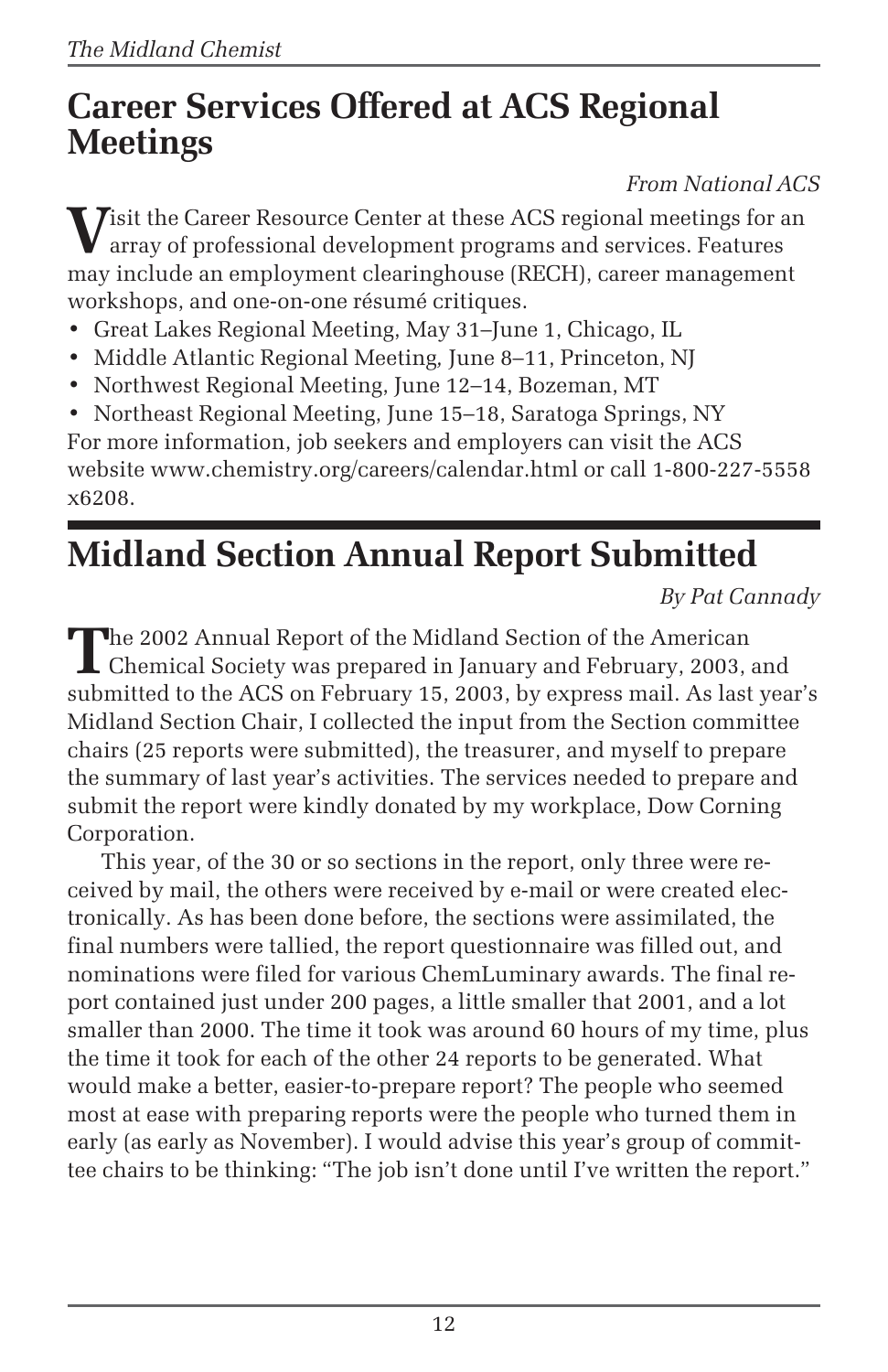## **Revised Career Publications Now Available**

### *From National ACS*

**F**our popular, free ACS Department of Career Services publications have been updated recently and are now available. They include:

- *Employment Guide for Foreign-Born Chemists in the United States*, 2nd edition. The new version of this guide includes a section covering changes in U.S. immigration laws following the September 11, 2001, attacks.
- *The Interview Handbook*. This publication discusses the various techniques and skills needed for a successful interview. This updated edition discusses how cultural "fit" is an important criterion in how chemists are hired by U.S employers.
- *Tips on Résumé Preparation.* Readers of this text will find a discussion of the most successful types of résumés with samples of each. The new edition includes tips on marketing your résumé in the electronic market.
- *Targeting the Job Market.* This publication focuses on several components of targeting the job market: personal assessment, identifying market trends, credentials, conducting research, and networking.

All four publications can be obtained by either downloading from http:// chemistry.org/careers or requesting them from ACS Office of Society Services at help@acs.org.

## **In Past Issues of** *The Midland Chemist*

*By Wendell L. Dilling, Midland Section Historian*

- **30 Years Ago This Month**—Dr. Turner Alfrey Jr. was announced as the recipient of the 1973 ACS Award in Polymer Chemistry in recognition of his outstanding contributions to polymer chemistry.
- **20 Years Ago This Month**—A story in letters and pictures described a contribution of \$2000 from the Midland Section to the Saginaw Community Cultural Center operated by Delta College to aid in the construction of a laboratory for teaching chemistry to students (mainly African-American and Hispanic) who might not otherwise have been able to attend college.
- **10 Years Ago This Month**—Joan Sabourin reported on the Region V Odyssey of the Mind competition held at Delta College on February 27, 1993. About 950 students on 135 teams participated in this annual international creative problem-solving competition.